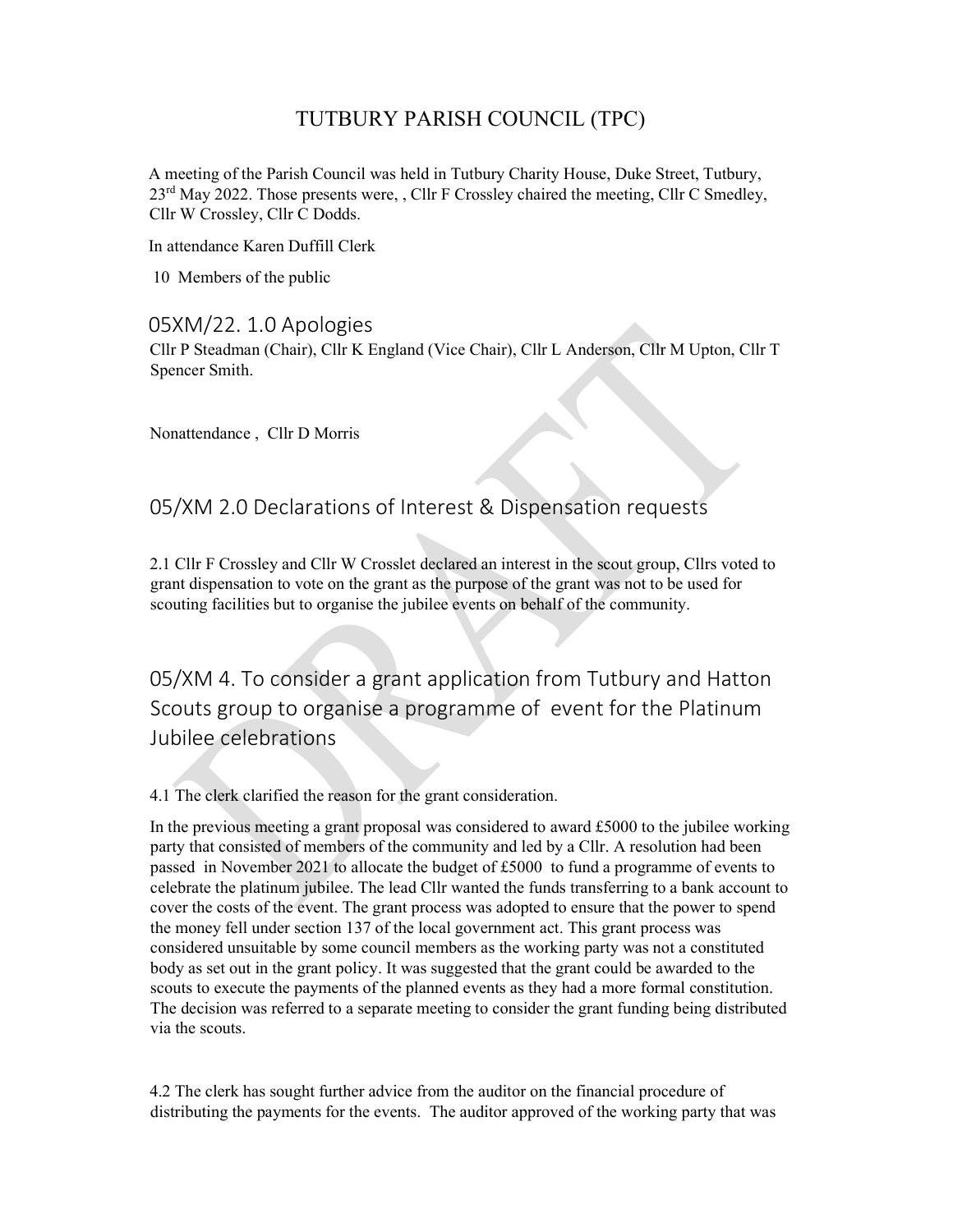led by a Cllr and the bank account with two Cllrs signatures on it. The working party had evidence of the membership and minutes of the meetings with details of the event costs.

4.3 The clerk informed the council that if the funds were transferred to the scouts to fulfil payments, then the charities regulations would need to be checked to ensure that they were able to do this within their constitution and this information had not been provided. To award the money to the scouts would be more difficult in providing a separate audit trail of expenditure and be less transparent. As this would not protect the money from being used exclusively for the events and not scouting activites. The clerk advised that the grant funds should be awarded to the working party rather than the scouts. The scouts were some of the members of the working party but not all of them.

4.4 A council member confirmed that that the budget was allocated in November and asked the clerk to clarify the section 137 criteria and the limits of this expenditure. The clerk clarified that a section 137 of the local government act allowed a parish council to award grant funds to organisations that would provide a wide benefit to the community and the amount awarded should be in proportion to the amount of people in the parish who would benefit. As this was a larger amount of money that had been reallocated from the general reserve it would need to benefit a large proportion of the community. These events would be open to all Tutbury parishioners and neighbouring parishes.

4.5 The budget allocation was raised from £1500 to £5000, and this was earmarked from the general reserve. The grant budget for the current financial year had been reduced from £5000 to £3000. The maximum that can be spent on section 137 expenditure is approx. £10 per electorate for approximately 3000 electors in Tutbury. Therefore, the allocation of £5000 could be spent through section 137 without exceeding the limits.

A discussion around declaring interests took place the clerk briefly left the meeting.

4.6 The public asked questions of the members regarding the processes and whether the events would have to be cancelled if the grant was not awarded and why these processes had not been clarified earlier, when the working party had been formed. The clerk clarified that the most appropriate way of organising and spending of the budget allocation for the jubilee celebrations would have been through an events committee who had delegated power to spend the budget. All expenditure would have been authorised through the council. Lessons could be learnt and could be addressed on a future agenda item.

4.7 The council could have delegated the power to the clerk to oversee the payments, however there was little time left before the events programme to process the payments and for some, cash payments would be due on the event day. The clerk stipulated that whether the funds were approved for the scout bank account or the event bank account the requirements for auditable expenditure with invoices and receipts would be the same.